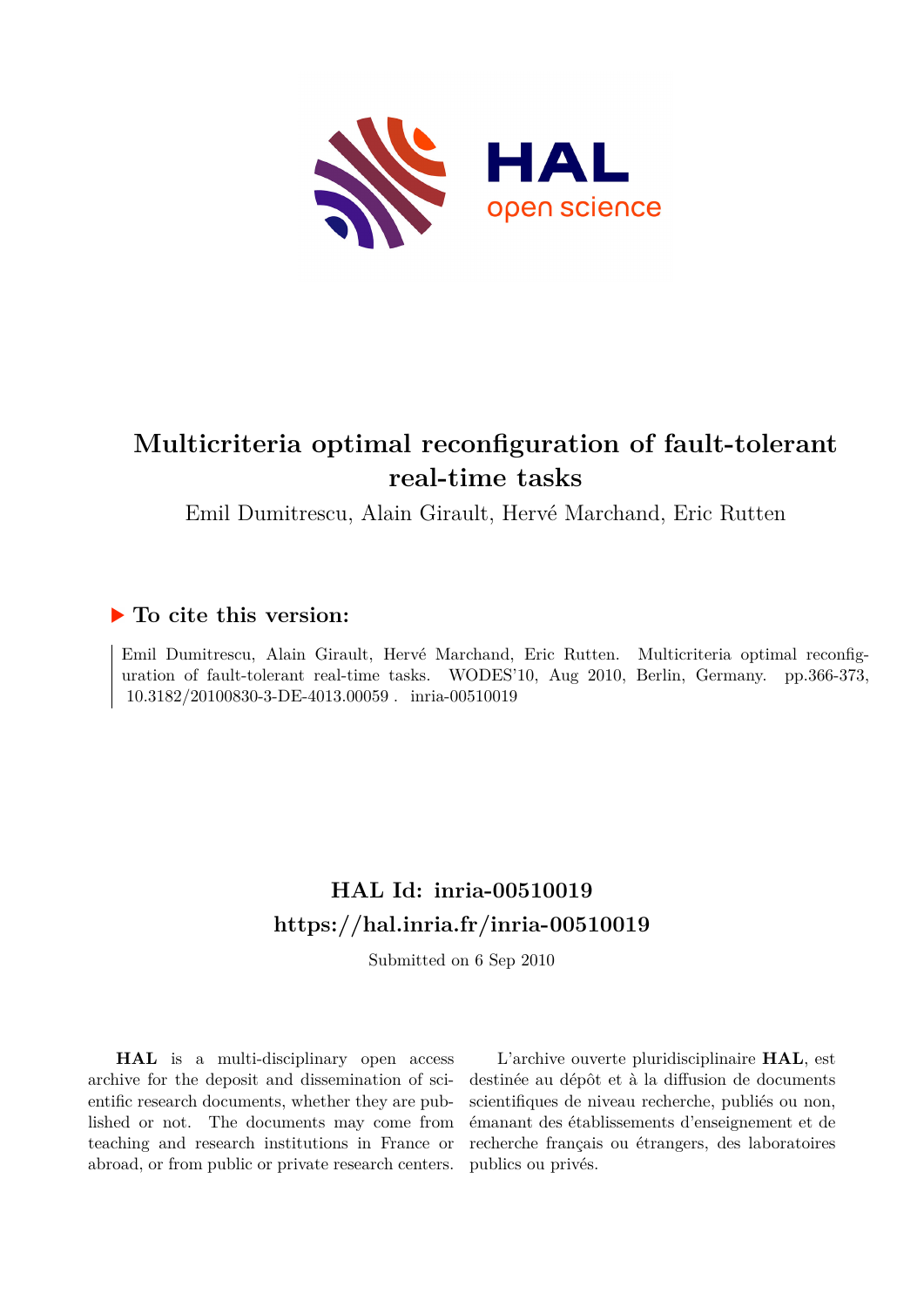# Multicriteria optimal reconfiguration of fault-tolerant real-time tasks

Emil Dumitrescu∗ Alain Girault ∗∗ Herv´e Marchand ∗∗∗ Eric Rutten ∗∗∗∗

∗ INSA Lyon, France (e-mail: Emil.Dumitrescu@insa-lyon.fr). ∗∗ INRIA Grenoble / LIG, France (e-mail: Alain.Girault@inria.fr) ∗∗∗ INRIA Rennes, France, (e-mail: Herve.Marchand@inria.fr) ∗∗∗∗ INRIA Grenoble / LIG, France (e-mail: Eric.Rutten@inria.fr)

Abstract: We propose a technique for discrete controller synthesis, with optimal synthesis on bounded paths, in order to model, design, and optimize fault-tolerant distributed systems, taking into account several criteria (e.g., the execution costs of the tasks and their quality of service). Different combinations are explored for multi-criteria optimization.

Keywords: Fault tolerant systems, discrete controller synthesis, multicriteria optimization.

## 1. MOTIVATIONS AND PROBLEM STATEMENT

An embedded system being intrinsically critical, it is essential to insure that it is tolerant to processor failures. Fault-tolerance is the faculty to maintain functionality of a system, whatever the failures under some failure hypothesis. This even motivates distribution itself: the failure of one computing site must not lead to the failure of the whole application. We use formal methods to model systems with fault-tolerance guarantees, in particular we use discrete controller synthesis (DCS). The advantages are the correctness of the resulting system and the easy modifiability of the controller (thanks to automatic tools), i.e., the possibility to study and test several fault-tolerance objectives or failure hypotheses on the same system model, without the need to re-design the system. To achieve this, we model our distributed systems, and express formally the fault-tolerance objective, in terms of events and states.

When a solution is found, it can be used either as a guideline for implementation (if the model was an abstract one, see [Dumitrescu et al. (2004)]) or for deployment with dynamic failure recovery (this paper). In our approach, a system consists of a set of real-time periodic tasks placed in a configuration onto a set of processors, as in [Dumitrescu et al. (2007)]. Each task has a known worst case execution time (WCET) and is divided into a succession of phases separated by checkpoints. Upon the occurrence of a failure, one or several processors become unusable, and tasks must be placed anew in another configuration, by migrating them onto other processors, so that execution can proceed. Upon its migration, a task is resumed from its last saved checkpoint (rollback). These reconfigurations of the system have to be controlled according to a faulttolerance policy, enforced by a task manager. The latter is specified in terms of properties concerning placement constraints, reachability of termination, and optimization of the WCET of the tasks.

The contribution of this paper is twofold: (1) a refined model of the multi-task model, taking into account processor time-sharing, and formulating fault-tolerance guarantee and WCET optimization as a multi-criteria problem (one for each task) and (2) the optimal DCS algorithms exploring different ways of combining the multiple criteria (aggregation, hierarchization, and transformation).

#### 2. RECALLS OF BASIC NOTIONS

We essentially adopt the synchronous framework of [Marchand et al.  $(2000)$ ] and [Altisen et al.  $(2003)$ ].

#### 2.1 Labelled transition systems

*Definition.* A LTS is a tuple  $S = \langle \mathcal{Q}, q_0, \mathcal{I}, \mathcal{O}, \mathcal{T} \rangle$ where  $Q$  is a finite set of states,  $q_0$  is the initial state of  $S$ ,  $\mathcal I$  is a finite set of input events,  $\mathcal O$  is a finite set of output event, and  $\mathcal T$  is the transition relation, that is a subset of  $Q \times \text{Bool}(\mathcal{I}) \times \mathcal{O}^* \times Q$ , where  $\text{Bool}(\mathcal{I})$  is the set of boolean expressions of  $I$ . If we denote by  $\mathbb B$  the set  $\{true, false\}$ , then a guard  $g \in \mathcal{B}ool(\mathcal{I})$  can be equivalently seen as a function from  $2^{\mathcal{I}}$  into  $\mathbb{B}.\mathbb{I}$ .

Each transition has a *label* of the form  $g/a$ , where the *guard*  $g \in \mathcal{B}ool(\mathcal{I})$  must be true for the transition to be taken, and where the *action*  $a \in \mathcal{O}^*$  is a conjunction of outputs that are emitted when the transition is taken. State  $q$  is the *source* of the transition  $(q, g, a, q')$ , and state q' is the destination; it is noted:  $q \xrightarrow{g/a} q'$ .

A LTS is deterministic (resp. reactive) iff, for each state  $q \in \mathcal{Q}$  and for each valuation of the inputs, there exists at most (resp. at least) one transition from  $q$  and whose guard is true for this inputs valuation.

For optimal discrete control synthesis with respect to quantitative criteria, we assign weights to the states and/or transitions of the system. We define  $C(q)$  be a cost function mapping each state of a LTS to a positive integer cost value:  $C : \mathcal{Q} \to N$ . An alternative is to consider a cost function attached to the transition of the system:  $\mathcal{T} \to N$ .

<sup>&</sup>lt;sup>1</sup> For any set X,  $2^X$  is the set of all subsets of X.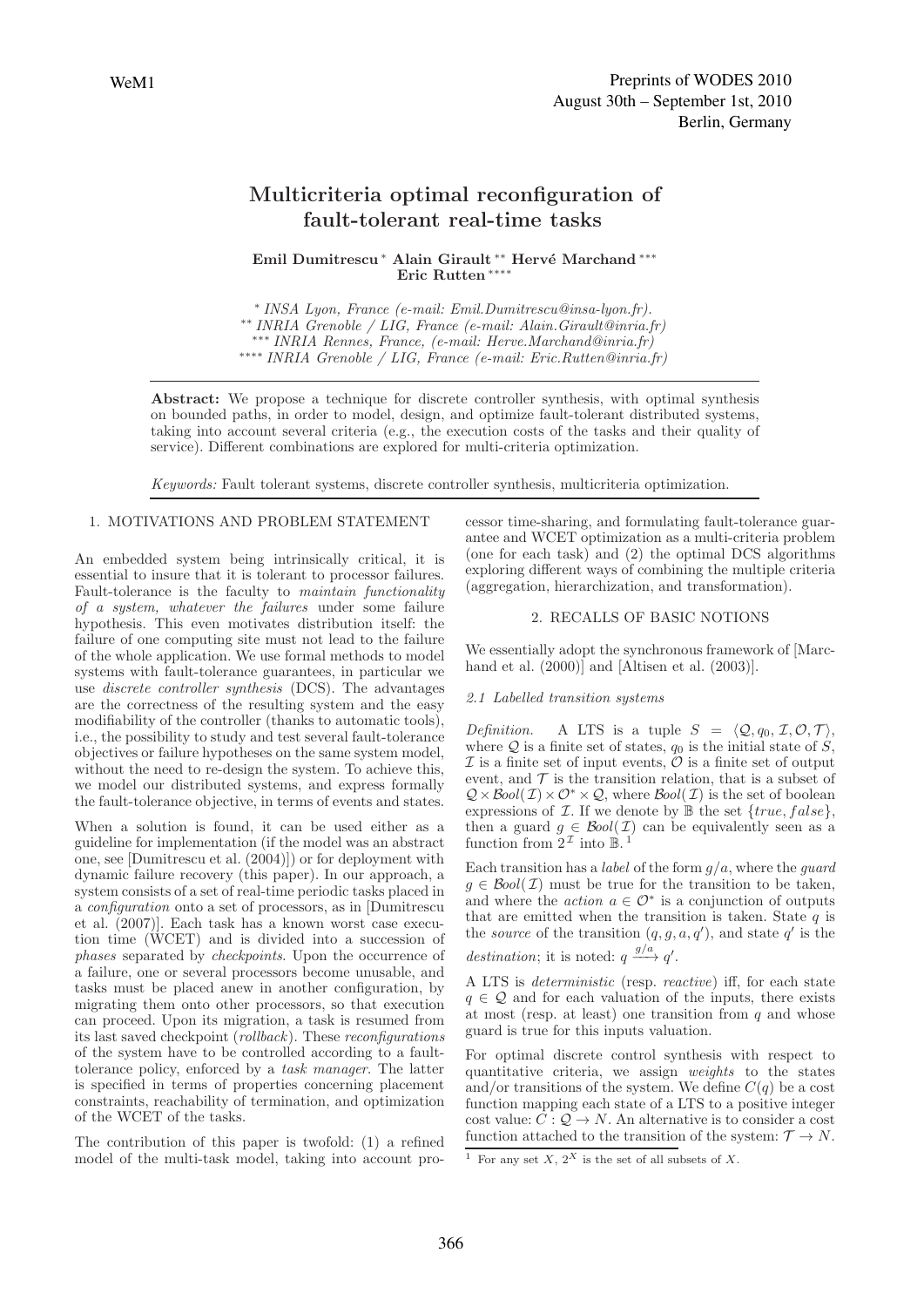

Fig. 1. Labelled transition systems.

Figure 1(a) shows the graphical syntax that will be used in this paper, with a very simple example of LTS. Its initial state is  $R$ . From there it can go, upon occurrence of  $a_1$ , to state  $A_1$ , with cost  $c_1$ , or upon occurrence of  $a_2$ , to state  $A_2$ , with cost  $c_2$ . From  $A_1$  a transition leads, upon occurrence of  $a_2$ , to state  $A_2$ , with cost  $c_2$ . Finally, from either  $A_1$  or  $A_2$ , it goes to state T upon occurrence of t.

Parallel composition. The composition operator of two LTSs put in parallel is the *synchronous product*, noted  $||$ , as defined in [Milner (1989)] and a characteristic feature of the synchronous languages [Benveniste et al. (2003)]. It is commutative and associative. Formally, if  $S_i =$  $\langle \mathcal{Q}_i, q_{i,0}, \mathcal{I}_i, \mathcal{O}_i, \mathcal{T}_i \rangle, i = 1, 2$ , with  $\mathcal{O}_1 \cap \mathcal{O}_2 = \emptyset$ , then:

$$
\langle \mathcal{Q}_1, q_{1,0}, \mathcal{I}_1, \mathcal{O}_1, \mathcal{T}_1 \rangle \mid \mid \langle \mathcal{Q}_2, q_{2,0}, \mathcal{I}_2, \mathcal{O}_2, \mathcal{T}_2 \rangle
$$
  
\n
$$
= \langle \mathcal{Q}_1 \times \mathcal{Q}_2, (q_{1,0}, q_{2,0}), \mathcal{I}_1 \cup \mathcal{T}_2, \mathcal{O}_1 \cup \mathcal{O}_2, \mathcal{T} \rangle
$$
  
\nwith  $\mathcal{T} = \{((q_1, q_2) \xrightarrow{g_1 \wedge g_2/a_1 \wedge a_2} (q'_1, q'_2))$   
\n
$$
\mid q_1 \xrightarrow{g_1/a_1} q'_1 \in \mathcal{T}_1, q_2 \xrightarrow{g_2/a_2} q'_2 \in \mathcal{T}_2, g_1 \wedge g_2 \wedge a_1 \wedge a_2\}
$$

Here,  $(q_1, q_2)$  is called a *macro state*, where  $q_1$  and  $q_2$  are its two component states.

When we are concerned by how an individual LTS  $S_i =$  $\langle \mathcal{Q}_i, q_{i,0}, L_i, U_i, I_i \rangle$  contributes to a global transition of the synchronous product  $S = S_1 || \cdots ||S_i || \cdots ||S_n$ , we write  $, q_{i,0}, \mathcal{I}_i, \mathcal{O}_i, \mathcal{T}_i \rangle$  contributes to a global transition of the the global transition of S as follows:  $q_i X \to q'_i X'$ , where  $q_i \rightarrow q'_i$  is a transition of  $S_i$ . Accordingly,  $X$  (resp.  $X'$ ) denotes the contribution of the other LTSs of the product (that is, all the LTSs except  $S_i$ ) in the source state of the transition (resp. in the destination state).

When composing LTSs, the value of a cost function is defined on the resulting global state/transition as either the sum of the local costs of the states/transitions, or considering the maximum, minimum of the local costs, etc. Figure 1(b) shows the graphical syntax for composing LTSs, assembling them in a box, separated with a dashed line. It is illustrated on an example featuring the simple LTS of Figure 1(a), composed with another LTS with just two states, initially  $B_1$ , and upon occurrence of  $f_1$ , with cost  $c_3$ , it emits  $a_2$  and goes into  $B_2$ . A further box indicates that  $a_2$  is a local variable. The resulting behavior is in Figure  $1(c)$ , where composed states are products of the two state spaces, and when the first LTS can take a transition upon occurrence of input  $f_1$ , then a corresponding global transition is taken, where local costs are added up into a global cost. The two local transitions are taken synchronously, i.e., in the same global step.

#### 2.2 Discrete controller synthesis

Initially introduced in the 80's by [Ramadge and Wonham (1989)], DCS allows to use constructive methods, that ensure, a priori, required properties on the system behavior. Within our framework, DCS is an operation that applies on a LTS (originally uncontrolled), where  $\mathcal I$  is partitioned into two subsets,  $\mathcal{I}_c$  and  $\mathcal{I}_u$ , respectively the set of controllable and uncontrollable inputs. It is applied with a control objective: a property that has to be enforced by control. We here consider invariance or reachability of a sub-set of states.



Fig. 2. From uncontrolled system to closed-loop control.

As illustrated in Figure 2, the objective is expressed in terms of the system's outputs. The controller is obtained automatically from a LTS and an objective both specified by the user, as computed by appropriate algorithms [Marchand et al. (2000)] which we will use without describing them in detail here. Its purpose is to constrain the values of controllable variables  $\mathcal{I}_c$ , in function of outputs and of uncontrollable inputs  $\mathcal{I}_u$ , such that all remaining behaviours satisfy the property given as objective.

A controller is a function  $C : \mathcal{O}^* \times \mathcal{I}_u \to \mathcal{B}ool(\mathcal{I}_c)$ . For a given output  $a \in \mathcal{O}^*$  and a given valuation of the uncontrollable variables  $i_u$ ,  $\mathcal{C}(a, i_u)$  is a boolean predicate over the variables  $\mathcal{I}_c$ , such that  $\mathcal{C}(a, i_u)(i_c) = true$  means that the controller allows the controllable variables to valuate to  $i_c$ . The automaton S controlled by the controller C is another automaton  $(Q, q_0, \mathcal{I}, \mathcal{O}, \mathcal{T}^c)$ , noted  $(S, \mathcal{C}),$ such that  $\mathcal{T}^{\mathcal{C}} \subseteq \mathcal{Q} \times \mathcal{B}ool(\mathcal{I}) \times \mathcal{O}^* \times \mathcal{Q}$  is such that:

 $t = (q, g, a, q') \in \mathcal{T} \Leftrightarrow (q, g \wedge C(a, i_u)(i_c), a, q') \in \mathcal{T}^C$ and no other transition is allowed.

For invariance, we define:  $S' = make\_invariant(S, E)$  with  $E \subseteq \mathcal{Q}$ , the function that synthesizes and returns a controllable system  $S'$  such that the controllable transitions leading to states  $q_{i+1} \notin E$  are inhibited, as well as those leading to states from where a sequence of uncontrollable transitions can lead to such states  $q_{i+k} \notin E$ .

There can be several controllers satisfying the control objectives; actually, sometimes forbidding any move is a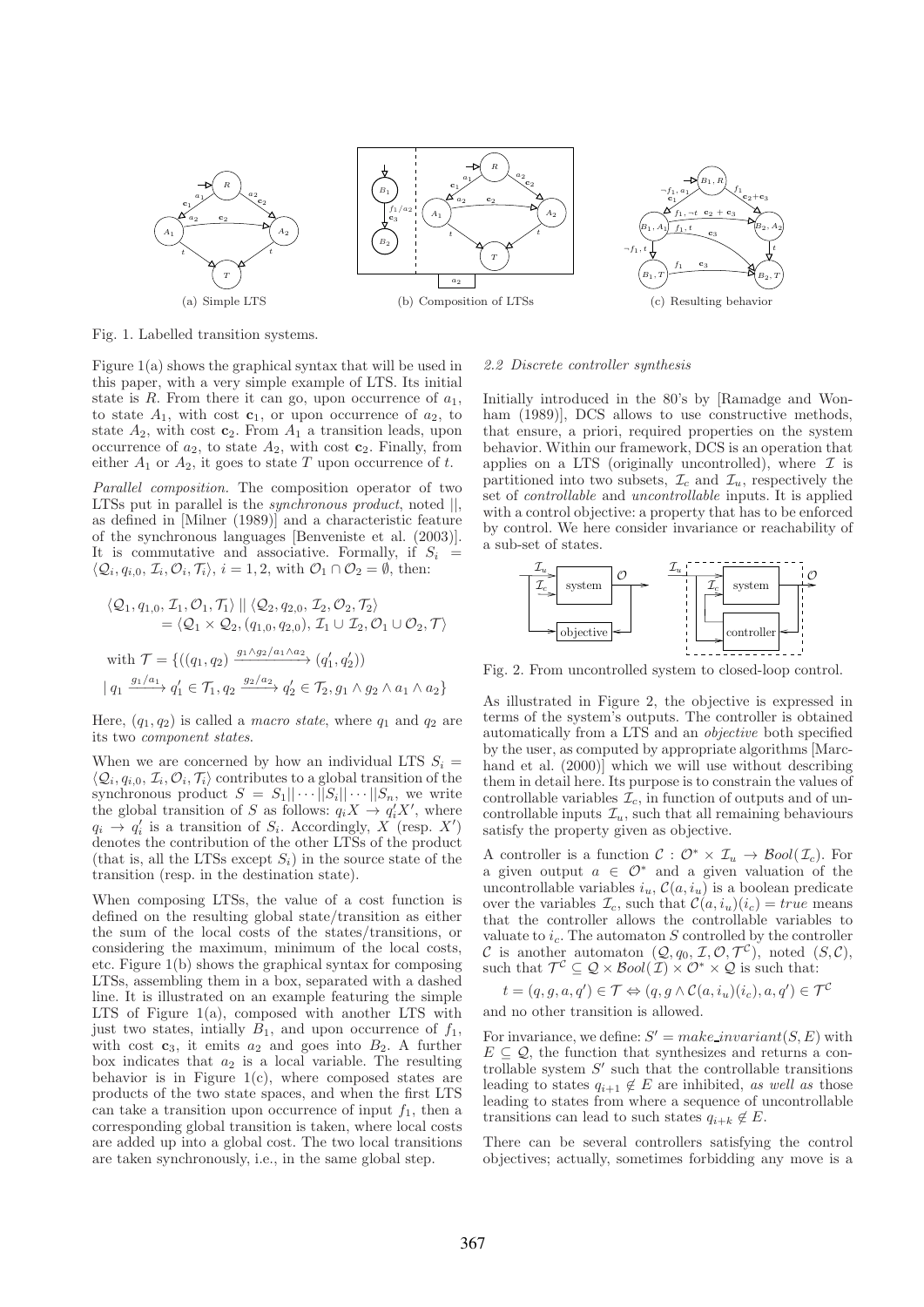control which avoids the states not satisfying the property, but this is less than satisfactory w.r.t. the activity of the control system. The notion of maximally permissive controller captures that we have the controller which insures the properties satisfaction while keeping the greatest subset of behaviors of the original, uncontrolled, system.

#### 2.3 Optimal controller synthesis

One-step optimal control. It is possible to consider weights assigned to the states and/or transitions of the system, and to specify that some upper or lower bound must never be reached. Optimal controller synthesis [Marchand and Samaan (2000)] can then be used to control transitions so as to minimize/maximize, in one step, some function w.r.t. these weights; i.e., go only to next states with optimal weight or trigger only transitions with optimal weights. There can be several equally weighted solutions, so optimization does not necessarily lead to determinism. It can be noted that this gives us only a one step choice i.e., a local optimal, not a global optimal on all the behaviors (we shall come back to this point further in the paper). With respect to our problem, such weights can model the worst-case execution time (WCET) of a given task onto a given processor, its power consumption, the amount of processor load it requires, or the quality of its results when executed on this particular processor.

Optimal control on paths. Costs can also be assigned to execution paths across an LTS. An execution path of length  $k$  starting at state  $q_1$  and ending at state  $q_k$  is determined by the sequence of  $k-1$  transitions between them. The cost function is the sum of costs  $C(t_i)$ ,  $i = 1..k - 1$  of each transition between  $q_1$  and  $q_k$ . Bellman's algorithm for dynamic programming computes an optimal strategy for reaching a target state of an LTS in presence of uncontrollable events, belonging to an adversary environment [Bellman (1957); Marchand et al. (1998)]. By driving the uncontrollable inputs adequately, the adversary tries to prevent the LTS from reaching the target. The optimal strategy, if it exists, is the control solution that drives the LTS towards the target state at a best cost despite the worst moves of the adversary.

Algorithm optimal DCS  $(S, Q_f, C)$ : It takes as input the sytem  $S = (Q, q_o, \mathcal{I}_c, \mathcal{I}_u, \mathcal{O}, \mathcal{T})$ , the cost function  $C$ , the final states  $Q_f \in \mathcal{Q}$ , and returns the controlled system  $S^C$ :

(1) Computation of the best cost to reach a target state in  $Q_f$ : it maps each state q, by taking into account the worst-case moves of the adversary. If such an execution path does not exist, then the best cost achievable is equal to  $+\infty$ . Let  $W: \mathcal{Q} \to N$  be the mapping function.  $W$  is defined as the greatest fixed point of the following recurrent equations:

$$
W^{0}(q) = \begin{cases} 0 & \text{iff } q \in Q_{f} \\ +\infty & \text{otherwise} \end{cases}
$$

$$
W^{i}(q) = \min \begin{cases} W^{i-1}(q) \\ \forall i > 0, \max_{\mathcal{I}_{u}} \min_{\mathcal{I}_{c}} C(t) + W^{i-1}(q') \\ \text{s.t. } t = (q, i_{u}, i_{c}, a, q') \in \mathcal{T} \end{cases}
$$

(2) Use of W to generate the best trajectory reaching  $Q_f$ . For any state  $q$ , compute the best transition relation set  $\mathcal{T}^C$  leading to state  $q'$ :

$$
(q, i_u, i_c, a, q') \in \mathcal{T}^C
$$
 iff  $(q, i_u, i_c, a, q') \in \mathcal{T}$  and

$$
W(q') = \min\{W(q'') \text{ s.t.}
$$
  

$$
\forall i_u, \exists i_c, \exists a : (q, i_u, i_c, a, q'') \in \mathcal{T}\}
$$

These are the only ones that are allowed in the controlled system.

$$
(3) \mathcal{S}^C = (\mathcal{Q}, q_o, \mathcal{I}_c, \mathcal{I}_u, \mathcal{O}, \mathcal{T}^C).
$$

It has been proved that, for finite systems with positive costs, this algorithm is guaranteed terminate with a complexity polynomial w.r.t the size of the system [Maler (2004); Seidl (1996)]. The obtained greatest fixed point is the optimal solution of the synthesis problem. Its implementation is presented in [Marchand et al. (1998)]. There are previous works on the integration of DCS in a synchronous programming environment. SIGALI [Marchand et al. (2000)] is a tool that manipulates Symbolic LTSs to provide functionalities for DCS (e.g., invariance, reachability, and optimal control on paths). A methodology for property-enforcing layers is proposed in [Altisen et al. (2003)]. A deeper integration is proposed in a language called Bzr [Delaval et al. (2010)], with DCS encapsulated in the compilation process.

### 3. MODEL OF THE MULTI-TASK SYSTEM

This section outlines the different parts of a model, detailed in [Dumitrescu et al. (2007)], with the addition of multi-task aspects in Sections 3.2 and 3.3. Figure 3 summarizes the global model for an example, as compositon of LTSs for (clockwise) environment , tasks (three) and architecture (three). The final reactive model for a complete system can also include a scheduler (an applicationspecific automaton responsible for emitting sequences of requests  $r^j$ ), and finally the synthesized controller, obtained by DCS according to the techniques mentioned in Section 2, following the method of Section 4.



Fig. 3. Global model of multi-tasks system.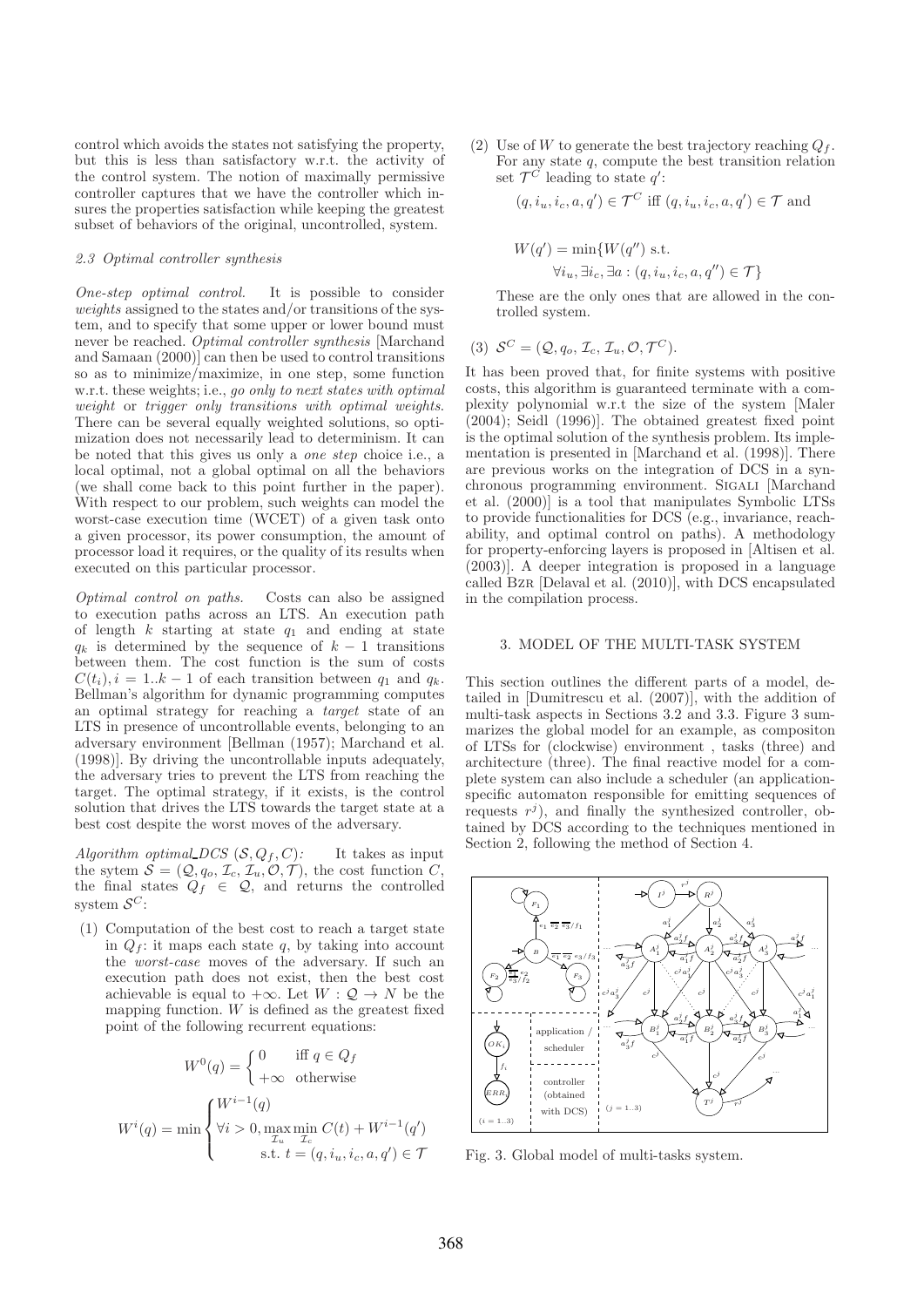### 3.1 Architecture model

Local processor model. Each is modeled by the lower left LTS of Figure 3:  $OK<sub>i</sub>$  means that the processor i is running, while  $ERR_i$  means that it has crashed. We assume that only the processors can fail, with a failsilent behavior (which can be achieved at a reasonable cost [Baleani et al. (2003)]). Failures are also permanent, hence a processor cannot go back from the ERR to the OK state. Modelling intermittent failures or degraded modes (e.g. at a slower speed, overloaded) would also be possible [Dumitrescu et al. (2007)]. Processors can be used by tasks in a time-sharing manner, several of them active on the same processor at the same time.

Heterogeneous architecture model. The processors are embedded inside a fully connected network of point-to-point communication links. We note  $S$  the set of all these processors. We assume that the communication links cannot fail and that we have a stable memory. One processor is dedicated to executing the controller,  $P_0$ , and only the other processors are available for executing the system's tasks. In our running example, we have three, one for each of the processors  $P_1$ ,  $P_2$ , and  $P_3$ , with capacity bounds as in [Dumitrescu et al. (2007)].

Environment or fault models specify what failures can occur in the system, for instance, how many, in what order or known sequences or pattern. In terms of our processor, the question is how can the  $f_i$  events occur? It seems natural that all the  $f_i$  events be uncontrollable (i.e.,  $\in \mathcal{I}_u$ ), since a failure is an event intrinsically uncontrollable. But there would be no constraints whatsoever on them. In particular, all events  $f_i$  could occur, meaning that all processors could fail at the same time. This would result in a total failure of the system, with no possibility at all to ensure the fault-tolerance of the system. No one expects a system to tolerate a failure of all its processors. Therefore, we need to specify the failure patterns that we consider.

To model this, we choose to have one LTS modeling the environment. Its purpose is to issue the signals  $f_i$  from signals  $e_i$  from the environment. These signals  $e_i$  will be uncontrollable (i.e.,  $\in \mathcal{I}_u$ ), reflecting the fact that a failure can occur at any time, while the signals  $f_i$  will be local, i.e., neither in  $\mathcal{I}_u$  nor in  $\mathcal{I}_c$ , and will be used only for computing the synchronous product of all the LTSs. The simple environment model of the upper left LTS in Figure 3. It allows only one failure to occur in the system. According to the available knowledge about the system, one can directly specify, as part of the design work, the failure patterns by giving directly the LTS producing the local signals  $f_i$  from the input signals  $e_i$ . For convenience, we introduce a failure event that signals the occurrence of at least one failure:  $f \stackrel{def}{=} \bigvee_i f_i$ .

# 3.2 Task model

Basic control structure pattern. Each task  $t^j$  is formally modeled by a LTS, which describes how the control of the activity of the task is done in reaction to events. For example, we assume that the task can be executed on three processors, as in the right of Figure 3 (some transitions have been omitted or dotted for readability,

and transitions going to "..." are meant to go to the mentioned state at the other side of the Figure). It features an initial *idle* state  $I^j$ , a ready state  $R^j$  after reception of the *request* signal  $r^j$ , a *terminal* state  $T^j$ , and several *active* states  $A_i^j$ , representing task *configurations*, one for each processor in the system. By convention, subscripts/superscripts refer to processors/tasks. In the state  $A_i^j$ , task j is executed on processor i, until the occurrence of the progress event  $c^j$ . A transition from state  $A_i^j$  to state  $A_k^j$  represents the *reconfiguration* of the system, by stopping task  $j$  on processor  $i$  and migrating and *restarting* it onto processor  $k$ . We consider reconfigurations only upon progress (e.g.,  $c^j a_3^j$ ) or failure (e.g.,  $a_2^j f$ ).

We introduce a notion of phases and checkpoint. Going from one phase  $A_2^j$  to the next in sequence  $B_2^j$  is acknowledged with an uncontrollable checkpoint event  $c^j$ . The last checkpoint is actually the termination. When a task is migrated, it is restarted from the beginning of the current phase and not from the very start of the task. In that sense, each phase transition is a control checkpoint, and when a task is migrated it rolls-back to the latest checkpoint.

The signals  $r^j$ ,  $c^j$ , and  $e_i$  will be uncontrollable (i.e.,  $\in \mathcal{I}_u$ ), while the signals  $a_i^j$  will be controllable (i.e.,  $\in \mathcal{I}_c$ ).

Local costs. We define a weight function  $W$  characterizing worst case execution time (WCET), for each phase of  $t^j$  on each processor  $P_i$ , e.g.,  $W(A_i^j)$ . We consider that the full cost is associated to the transition entering each phase: indeed, the worst case is that the whole WCET is consumed before either quitting upon termination of the phase, or migrating just before terminating. In addition, we represent costs of the checkpoint and of the rollback operations, respectively writing and reading to the stable memory, by  $W_c$  and  $W_r$ . Particularly:

- (a) when starting a task from  $R^j$ ,  $W_r$  corresponds to loading the initial data in the working memory;
- (b) when terminating to  $T^j$ ,  $\mathcal{W}_c$  corresponds to saving the computation result to the stable memory.

On top of this, we represent costs of the checkpointing and rollback, according to the transition entering into a phase  $\phi_i^j$ , as illustrated in Figure 4:

- (c) when proceeding in sequence from same processor: first save current checkpoint, then start new computation:  $\mathcal{W}_c + \mathcal{W}(\phi_i^j);$
- (d) when migrating in same phase: first load last checkpoint on other processor, then start new computation:  $\mathcal{W}_r + \mathcal{W}(\phi_i^j);$
- (e) when doing both: first save current checkpoint, then load last checkpoint on other processor, then start new computation:  $W_c + W_r + W(\phi_i^j)$ .

### 3.3 Multi-tasks system

Behavior and local costs. The multi-task system is specified modularly as the synchronous product of LTSs as above. It represents all possible configurations and reconfiguration paths. The local costs presented above correspond to a task running in isolation on a processor. In a multi-tasks system, global transitions are labeled with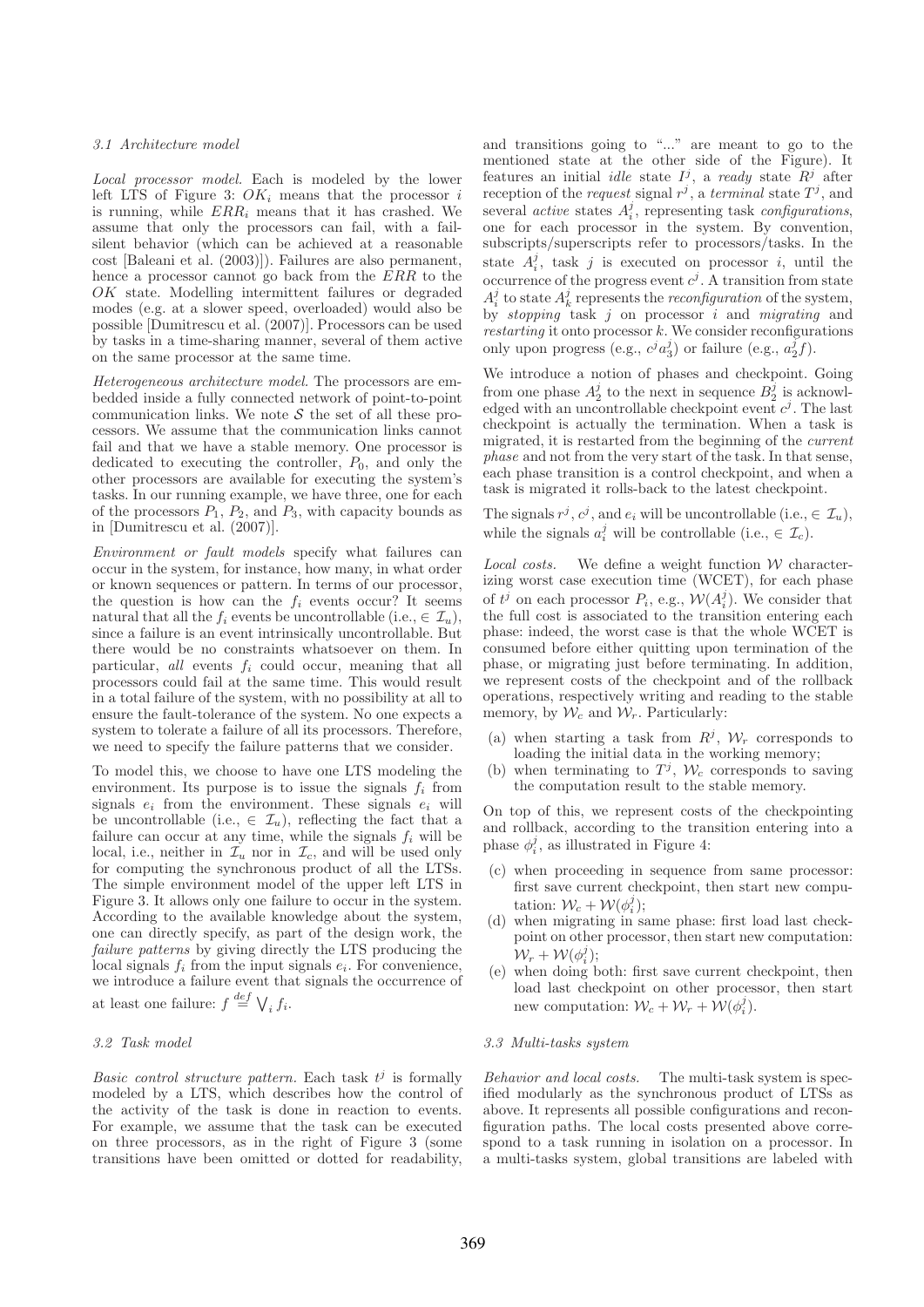

Fig. 5. Extract of the model for three tasks and three processors.



Fig. 4. Costs local to a phase  $\phi_i^j$  of single task  $t^j$ .

vectors of costs, whose components  $c_i$  are the individual costs of each task  $t^j$  e.g., in a system with three tasks each global transition cost is  $C = [c_1, c_2, c_3]$ . An extract of the model is illustrated in Figure 5 for the case of three tasks, with initial state  $R^1R^2R^3$ . Costs for checkpointing and rollback are also represented, according to Figure 4. Transition  $\bullet$  represents the starting of phase A of task  $t^2$  on processor  $P_1$ , upon events  $c^2$  and  $a_1^2$ . The cost for that task is that of loading the initial data:  $W_r$  (as in (a) of Section 3.2.1), and computing:  $W(A_1^2)$ ; the effect on costs for other tasks remains null. Transition ➍ illustrates migration (as in (d)): from a state where the three tasks are active, upon  $a_2^1$  task  $t^1$  is migrated from processor  $P_1$ to processor  $P_2$ . The first term of the cost vector shows the cost of data upload, and the WCET of the phase on the new processor:  $W(A_2^1) + W_r$ . Transition  $\bullet$  illustrates phase sequence, checkpointing and migration: task  $t^2$  terminates phase  $A$  on processor  $P_1$ , hence writes the checkpoint with cost  $W_c$ , and starts phase B on processor  $P_2$ , with cost  $W(B_2^2)$ , requiring to upload the results of the previous phase with cost  $\mathcal{W}_r$  (as in (c) or (e)). In transition  $\mathbf{\Theta}$ , task  $t<sup>2</sup>$  terminates, which has no effect on computation costs in the vector, but costs  $\mathcal{W}_c$  (as in (b)). We consider WCET, so actual execution time can be anything lower or equal to it, hence all interleavings of  $c^j$  events are in our model.

Contextual costs. When several tasks share a processor, the WCET of each task depends upon the computation context, i.e., the set of tasks active on that processor. Each task has to share processor time with the others, and this is handled by the operating system, which is not represented here. The global computation to be achieved costs the sum of local costs. Therefore in the worst case, each task can be the last one to perform its termination; hence each of the tasks has a WCET, in this particular context, of:  $\sum_{\{j|t^j\text{ runs phase } \phi \text{ on } P_i\}} \mathcal{W}(\phi_i^j)$ . For example, in Figure 5, transition ➌ shows simultaneous starting of  $t^1$  and  $t^2$  on  $P_1$ : in the vector both costs take sharing into account: both have the same computing cost  $W(A_1^1)$  +  $W(A_1^2)$ .

Cost functions are cumulated along the paths, representing the vector, for all tasks, of WCETs following this sequence of activations, migrations, and changes of context. When a new task is activated on a processor, where other tasks were already running, then its cost is the sum of all costs, and all other tasks have their cost added with that of the new task. For example, in Figure 5, in transition ➋, task  $t<sup>1</sup>$  is activated on processor  $P_1$  where  $t<sup>2</sup>$  is already active: hence its worst case has to take into account that of the new incoming task, hence in the vector we have  $W(A_1^2)$ which will add up on the previous costs. For the newly started task  $t^1$ , the cost also has to take into account sharing with  $t^2$ , hence we have  $\mathcal{W}_r + \mathcal{W}(A_1^1) + \mathcal{W}(A_1^2)$ .

When a task migrates or terminates, in the worst case it does so at its full cost, and it can have consumed the resource while the others waited, hence the WCETs of other tasks are not diminished. Accordingly we have:

- (1) When task  $t^j$  starts phase  $\phi$  on processor  $P_i$ : The global transition is  $X^j X \to \phi_i^j X'$ , and in the jth component  $C[j]$  of the global cost  $C$ , we have the computing cost of activating  $t^j$  plus the costs of all the other tasks also running on the same processor  $P_i$ :  $W(\phi_i^j) + \sum_{\{\phi_i^k \in X'\}} W(\phi_i^k)$ . In addition: when  $X^j =$  $R^j$  (i.e., (a)) we also have  $W_r$ ; this is illustrated by transitions  $\bullet$  for  $t^2$ ,  $\bullet$  for  $t^1$  and  $\bullet$  for both; and when going to a next phase in sequence  $X^j = \phi_i'^j \neq \phi_i^j$  (i.e., (c) or (e)) we also have  $\mathcal{W}_c$ , as illustrated by  $\bullet$  for  $t^2$ .
- (2) When the task  $t^j$  migrates, in phase  $\phi$ , from processor  $P_{i'}$  to  $P_i: \phi_{i'}^j X \to \phi_i^j X'$ , the computation cost is as previously:  $W(\phi_i^j) + \sum_{\{\phi_i^k \in X'\}} W(\phi_i^k)$ . As in (d) above, we also have  $\mathcal{W}_r$ , which is illustrated by  $\bullet$ for  $t^1$ . When also proceeding in next phase (i.e., (e)), we also have  $W_c + W_r$ , as illustrated by  $\bullet$  for  $t^2$ .
- (3) When the task  $t^j$  continues its execution on the same processor  $P_i: \phi_i^j X \to \phi_i^j X'$ , and the global cost for  $t^j$  is the costs of all the other tasks activated on or migrated to the same processor  $P_i: C[j] =$ on or migrated to the same processor  $P_i$ :  $C[j] = \sum_{\{\phi_i^k \in X' \wedge \phi_i^k \notin X\}} \mathcal{W}(\phi_i^k)$ , as in **@** and **@** for  $t^2$ .
- (4) When the task  $t^j$  terminates its execution on processor  $P_i: \phi_i^j X \to T^j X'$  (i.e., (b)),  $C[j] = \mathcal{W}_c$ .

# 4. MULTICRITERIA OPTIMAL DCS

#### 4.1 Multicriteria optimizations

We want to consider transitions labelled with vectors of costs instead of scalar costs, because the systems we model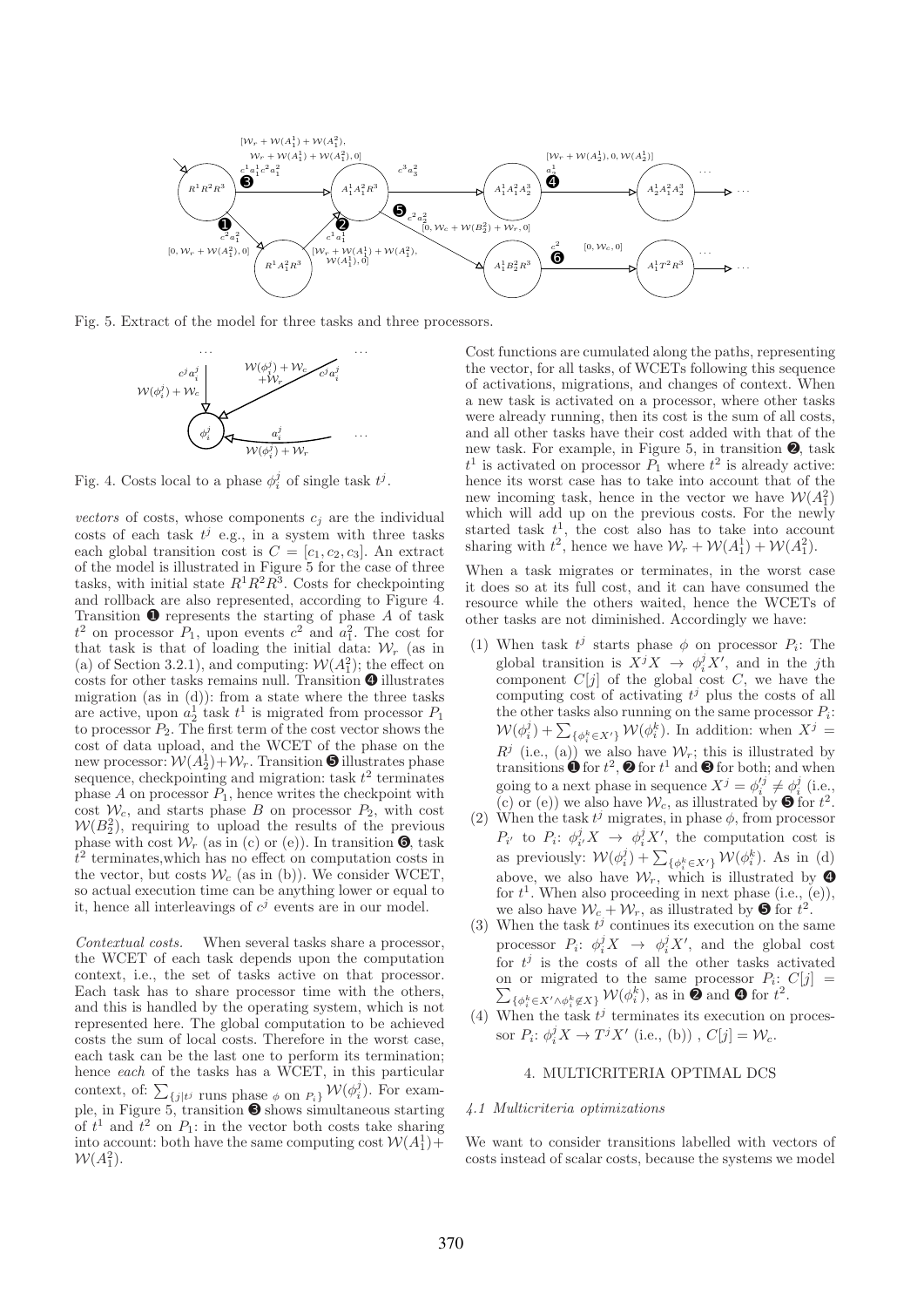Cumulative execution cost of the task  $T_2$ 









Fig. 6. Multicriteria optimizations

have different types of weights, and several tasks. Hence we are faced with a multicriteria optimization problem, where the ith criterion is the cumulative execution cost of the task  $t^i$ . We therefore propose a variant of the classical optimal DCS algorithm of Bellman [Bellman (1957)]. We must address two issues: Bellman's algorithm does not deal with path having infinite loops, as it occurs with reactive systems. We have already addressed this issue in [Dumitrescu et al. (2007)]. Also, it can only minimize a single criterion and not a vector of criteria. This issue is related to the notion of Pareto optima, presented below.

Let us consider the particular case of two tasks  $t^1$  and  $t^2$ , with execution costs  $c_1$  and  $c_2$ ; the costs on the transitions of the global LTS are therefore vectors  $C = [c_1, c_2]$ . In Figure 6(a), each point  $C^1$  to  $C^7$  represents a solution of our bicriteria minimization problem, that is, a vector of two cumulative execution costs, one for each task  $t^1$  and  $t^2$ . The points  $C^1$ ,  $C^2$ ,  $C^3$ ,  $C^4$ , and  $C^5$  are *Pareto optima* [T'kindt and Billaut (2006)]; the points  $C^1$  and  $C^5$  are weak optima while the points  $C^2$ ,  $C^3$ , and  $C^4$  are strong optima. The set of all Pareto optima is called the Pareto curve. Then, several approaches exist to tackle bicriteria (or multicriteria) minimization problems.

Aggregation of the two criteria into a single one transforms the problem into a classical single criterion minimization one. This can be obtained by a linear combination function  $\phi$  of the costs, e.g.,  $\phi = \gamma_1 C[1] + \gamma_2 C[2]$ , which is then minimized as in [Dumitrescu et al. (2007)]. The coefficients  $\gamma_1$  and  $\gamma_2$  can reflect the fact that some tasks are more urgent than others: the higher the coefficient, the more urgent the task. E.g., in Figure 6(b), with  $\phi = 1$ .  $C[1] + 1 \cdot C[2]$ , the Pareto optimum  $C^2$  is selected (since  $\phi(\vec{C}^2) = 45)$ , while with  $\phi' = 5 \cdot C[1] + 1 \cdot C[2]$ , the Pareto optimum  $C^1$  is selected (since  $\phi'(C^1) = 105$ ). Other functions  $\phi(C[1], C[2])$  than linear combinations can be used, provided that  $\phi$  is convex; indeed, this condition guarantees that the solution that minimizes  $\phi$  is a Pareto optimum.

Hierarchization of the criteria allows their total ordering, and then the solving by minimizing one criterion at a time, e.g.,  $C[1]$  and then  $\overline{C}[2]$ . In our DCS context, this amounts to choosing, as our first synthesis objective, the minimization of the cumulative execution cost  $C[1]$ , and then, as our second synthesis objective, the minimization of the cumulative execution cost  $C[2]$ . Again, the order of the criteria can reflect the fact that some tasks are more urgent than others. E.g., in Figure  $6(a)$ , mimizing w.r.t.  $C[1]$  and then with  $C[2]$  gives the Pareto optimum  $C<sup>2</sup>$  (since only  $C^1$  and  $C^2$  are optima for  $C[1]$ , while mimizing w.r.t.  $C[2]$ and then with  $C[1]$  gives the Pareto optimum  $C<sup>4</sup>$  (since only  $C^4$  and  $C^5$  are optima for  $C[2]$ .

Transformation of one criterion into a constraint, allows the solving of the problem by minimizing the other criterion under the constraint of the first one. E.g., if  $C[1]$ is taken as a constraint, this means that we perform the optimal DCS to minimize  $C[2]$  with the additional DCS objective  $C[1] \leq K_1^i$ , where  $K_1^i$  is the relative deadline of the task  $t^1$ . By iteratively applying this process with decreasing values of  $K_1^i$ , starting with  $+\infty$ , we are able to obtain the Pareto curve of the given instance. Figure  $6(c)$ illustrates this process: by performing an optimal DCS with four successive values of  $K_1^i$ , four points of the Pareto curve are obtained (each  $C_i$  is obtained with the value  $K_1^i$ ): The epsilon-constraint method [Haimes et al. (1971)] was designed to obtain, thanks to an optimal single-criterion optimization algorithm, the exact Pareto curve of a bicriteria problem, when the number of Pareto-optimal solutions is finite. This method was further extended to more than two criteria, and an efficient algorithm was proposed in [Laumanns et al. (2006)].

Interaction with the user, in order to guide the search for a Pareto optimum by combining the above-mentioned methods. For instance, with 5 criteria  $C[1]$  to  $C[5]$ , the user might choose to take the constraint  $K_2$  on  $C[2]$ , then aggregate C[1] and C[4] into  $\gamma_1C[1] + \gamma_4C[4]$ , and hierarchize by optimizing first  $C[3]$ , then  $\gamma_1 C[1] + \gamma_4 C[4]$ , and finally  $C[5]$ , all under the constraint  $C[2] < K_2$ .

#### 4.2 Basic fault tolerance control objectives

Before handling multi-criteria optimization, we briefly recall the basic fault tolerance control objectives applied on the global model of multi-tasks system [Dumitrescu et al. (2007)]. Insuring consistent execution is formulated as the fact that no task is active on a failed processor:  $\neg \bigvee_j \bigvee_i (A_i^j \wedge Err_i)$ . Also, it is required that tasks active are within processor capacity:  $\forall i, C_i \leq b_i$ , according to the simpler cost function of [Dumitrescu et al. (2007)]. The synthesis objective for the conjunction of these two properties is to make it invariantly true. Insuring functionality is not just a state property: it involves paths. We want to avoid that DCS inhibits indefinitely the start of a task: tasks are activated only when "the path is clear and wide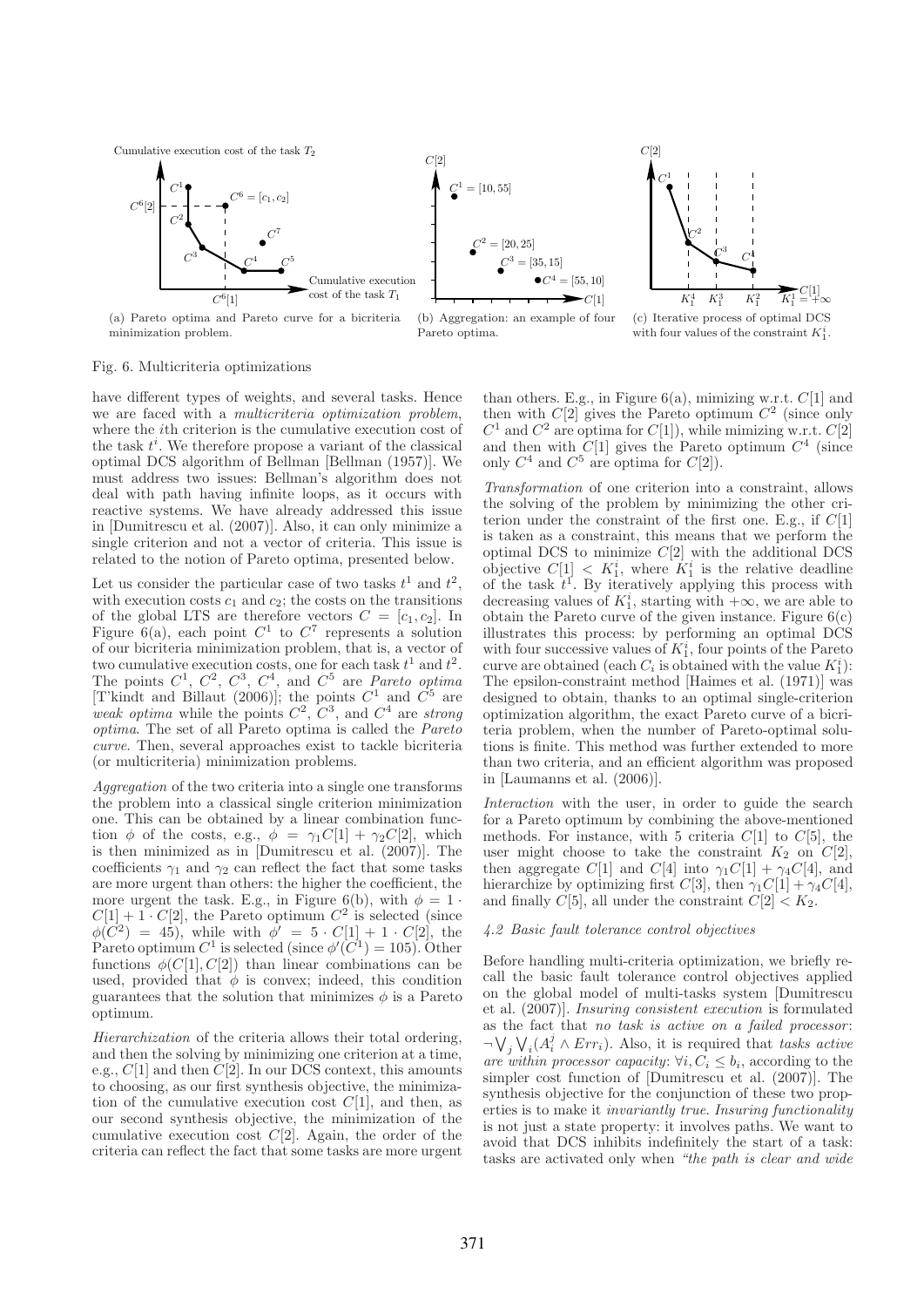enough all the way down" to termination, even in case of failures. The functionality is fulfilled iff from all reachable states, the terminal state  $T$  of the program is *reachable*. In this paper, the improvement is multicriteria optimal DCS.

We are re-using the optimal DCS algorithm of Section 2.3 in order to handle multiple optimization criteria. We take as input a set of n tasks  $\{t^i\}_{i=1..n}$ , each being specified by the task LTS of Figure 3. Our multicriteria optimization problem is to minimize the cumulated WCET  $C[i]$ of each task  $t^i$ . According to Section 4.1, we shall consider three different multicriteria optimization methods: aggregation, hierarchization and transformation. The basic mono-criterion optimization function using DCS is used for constructing optimal solutions according to the three mentioned methods. This algorithm has been introduced in section 2.3: *optimal\_DCS*( $S, Q_f, C$ ), where S denotes the global system computed from the synchronous product of a set of LTSs, one for each task, processor and failure model. The set  $Q_f$  of target states to be reached following an optimized path is also required, together with the environment cost function C.

#### 4.3 Aggregation for multicriteria DCS algorithm

Given a system S modeling a set of n tasks  $\{t^i\}_{i=1\cdots n}$  and n optimization criteria  $(C[i])_{i=1..n}$ , the aggregation method involves performing a single optimal DCS with the cost function  $\sum_{i=1}^{n} \gamma_i C[i]$ , where the *n* coefficients  $\{\gamma_i\}_{i=1..n}$ are given by the user. The algorithm computes  $\mathcal{S}^C$ , the optimal controlled system with respect to the aggregation of the n criteria.

Algorithm aggreg\_ $ODCS(\mathcal{S}, (C_{[i]})_{i=1\cdots n}, (\gamma_i)_{i=1\cdots n})$ :

1.  $C_{aggreg} \leftarrow \sum_{i=1}^{n} \gamma_i C_{[i]}$ 2.  $S^C \leftarrow$  optimal  $DCS(S, Q_f, C_{aggregate})$ 

The mono-criterion optimization is performed with respect to the aggregated cost function  $C_{aq\bar{q}r\bar{e}q}$  using optimal DCS.

Example Figure 7 illustrates this algorithm on two tasks running on three processors under the optimal constraint computed above. The fault model used is the one presented in Figure 3. Static costs are represented as integer numbers next to their corresponding transitions. The local costs assigned to the transitions of each task only depend on the destination state. For instance, all transitions entering state  $B_1^1$  have their local cost equal to 2. For readability reasons we have not displayed graphically the whole transition set of a task. The simulation scenario starts both tasks at the same moment: events  $r_1$  and  $r_2$  are received simultaneously. Consider the global state  $A_3^1A_2^2 \rightarrow B_1^1B_3^2$  or  $A_3^1A_2^2 \rightarrow B_1^1B_3^2$  or  $A_3^1 A_2^2 \rightarrow B_3^1 B_3^2$ . The other combinations starting at  $A_3^1 A_2^2$ <br>are too expensive. However, transition  $A_3^1 A_2^2 \rightarrow B_3^1 B_3^2$ <br>costs  $10 \times 3 + 1 \times 3 = 33$  as the contextual costs of  $t^1$  and  $t^2$ due to their activation on processor  $P_3$  is the sum  $2+1=3$ of their local activation costs on  $P_3$ , as stated in rule (1). On the other hand, transition  $A_3^1A_2^2 \rightarrow B_1^1B_3^2$  represents an independent activation on processors  $P_1$  and  $P_3$ . Its aggregated cost equals  $10 \times 2 + 1 = 21$ . This transition has a better cost  $(21)$  than the former  $(33)$ . At this point,  $e3$  is received, meaning that processor  $P_3$  has failed. The



Fig. 7. Cost aggregation method : Simulation of the optimized run of two tasks on three processors.

supervisor migrates task  $t^2$  to state  $B_2^2$ , as the migration cost to  $B_1^2$  would be too expensive, due to the presence of  $t<sup>1</sup>$  on the same processor.

#### 4.4 Hierarchization for multicriteria DCS algorithm

Here, we apply our optimal DCS algorithm in sequence to each task  $i = 1..n$ , according to the pre-established ordering, and by taking into account at each step  $i$  the optimal solution found at step i–1. Let  $\tau : \{1..n\} \rightarrow \{1..n\}$ be a permutation which specifies the total ordering of the set of tasks to be scheduled. The hierarchization is achieved according to the order given by  $\tau$ . The algorithm executes n iterations, one for each task to be scheduled.

Algorithm hier\_ $ODCS(S, (C_{[i]})_{i=1:n}, \tau)$ : for i = 1..n do  $S_{[i]}^c \leftarrow$  optimal  $DCS(S_{[i-1]}, Q_f, C_{[\tau(i)]})$ end for

The algorithm starts with the global LTS  $S_0 = S$ , as well as the vector of  $(C_{[i]})_{i=1..n}$  optimization criteria and the user-defined permutation  $\tau$ .  $\mathcal{S}_{[i]}$  is the controlled system achieving optimal scheduling for task  $t^{\tau(i)}$ . It takes into account the optimal solutions computed for tasks  $\tau(1) \ldots \tau(i)$ : it contains all the transitions accepted by the system  $\mathcal{S}_{[i-1]}$  and leading to successor states having minimal  $W_{[i]}$ . The global optimal scheduler produced by the above algorithm is  $S_{[n]}$ . Due to lack of space, we can not illustrate the *hier* ODCS nor the transform ODCS algorithms.

# 4.5 Transformation for multicriteria DCS algorithm

For the sake of simplicity, we shall present the transformation algorithm in the case of only two criteria (i.e., only two tasks  $t^1$  and  $t^2$ ). Without loss of generality, let us minimize the cost of  $t^1$  under the constraint that the cost of  $t^2$  be less than  $K_2$ . The algorithm proceeds as follows, where the superscript  $(i)$  indicates the *i*-th iteration: